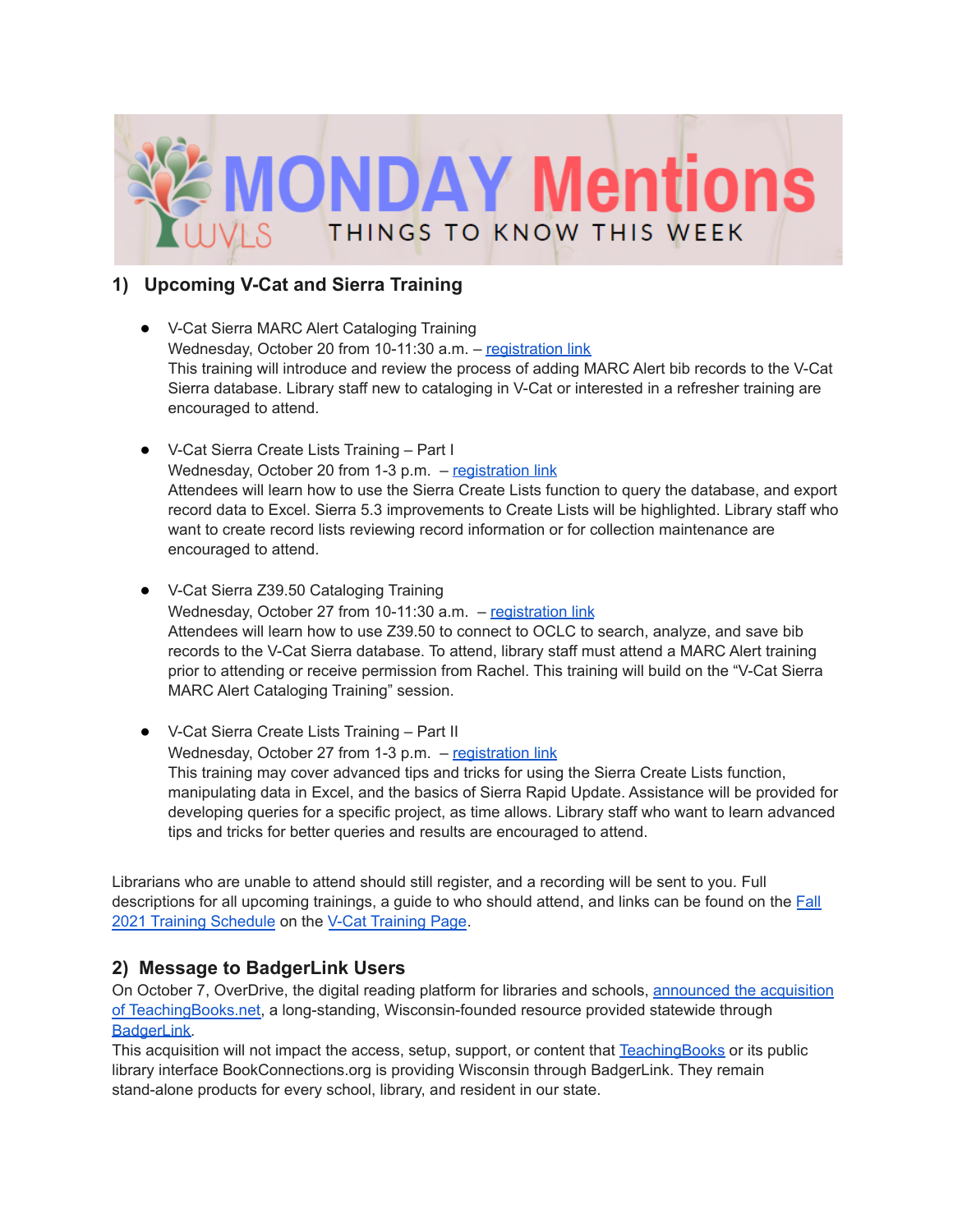Please reach out to the [BadgerLink](https://badgerlink.dpi.wi.gov/contact-us) team if you have any questions.

#### **3) This Week's Webinars**

- [Accessible](https://netforumpro.com/eweb/DynamicPage.aspx?Site=SEFLIN&WebCode=EventDetail&evt_key=ff76b9fc-b2db-42eb-98e5-78e61f0d8ba0) Library Services for Children with Disabilities and their Families 2 p.m. on Tuesday, Oct. 19
- Mental [Health:](https://register.gotowebinar.com/register/5271394511398334735?fbclid=IwAR0tJvaEgE1LYX92aOg587MWNvWzjqu-yFw7rbqakKzypIlHsy7DYoCbWKA) What If We Talked About It? 1 p.m. on Tuesday, Oct. 19
- Workers with Long COVID-19 and the Americans with [Disabilities](https://dev.accessibilityonline.org/ADA-Audio/session/?id=110962) Act (ADA) 1 p.m. on Tuesday, Oct. 19
- Going Virtual: [Programs](https://ala-events.zoom.us/webinar/register/WN_YzzQbYaLQVK6_uZB1NzTGQ) and Insights from a Time of Crisis 11 a.m. on Wednesday, Oct. 20
- How to Make Your Inner Critic Your [Friend](https://www.eventbrite.com/e/learning-lab-how-to-make-your-inner-critic-your-friend-registration-167327889221) 12 p.m. on Wednesday, Oct. 20
- Libraries as [Community](https://www.eventbrite.com/e/library-2021-libraries-as-community-anchors-registration-165258497615) Anchors 2 p.m. on Thursday, Oct. 21

# **4) Problems Using Libby**

As of October 2021, Libby is no longer supported on iPhones and iPads running iOS 9. This is because of a recent change made by Libby's web certificate provider (learn more about their [change](https://letsencrypt.org/docs/dst-root-ca-x3-expiration-september-2021/)). Affected users may see security warnings in Libby or have trouble using some or all of Libby's features, including signing in, browsing, borrowing, or loading content.

To continue using Libby:

- iPhone/iPad users: [Update](https://support.apple.com/en-us/HT204204) your device to iOS 10 (or higher).

- Browser users: Update your browser version.

If updates aren't available, please switch to another device [supported](https://help.libbyapp.com/en-us/6105.htm) by Libby.

## **5) Reminders**

- Join YSS (Youth Services Section) for the last virtual tours of 2021! Krista Blomberg from Rib Lake Public Library and Annette Miller from Tomahawk will showcase their library spaces and share program ideas. After the tours, feel free to ask about summer programs, COVID regulations or other topics of interest. [Join](https://us02web.zoom.us/j/7502399842) in the fun at 2:30 p.m. on Thursday, October 21.
- The Aspen Discovery Layer will go live in January 2022, with the soft launch happening in December. To prepare WVLS libraries for the soft launch, several training sessions will start in November.

Catalog Training – Part I: Tuesday, November 9 from 1:30 p.m. - 2:30 p.m. Advanced Catalog Training – Part II: Wednesday, November 17 from 11 a.m. - 12 p.m. Discover More Training: Tuesday, November 30 from 10 – 11:30 a.m. Patron Experience Training: